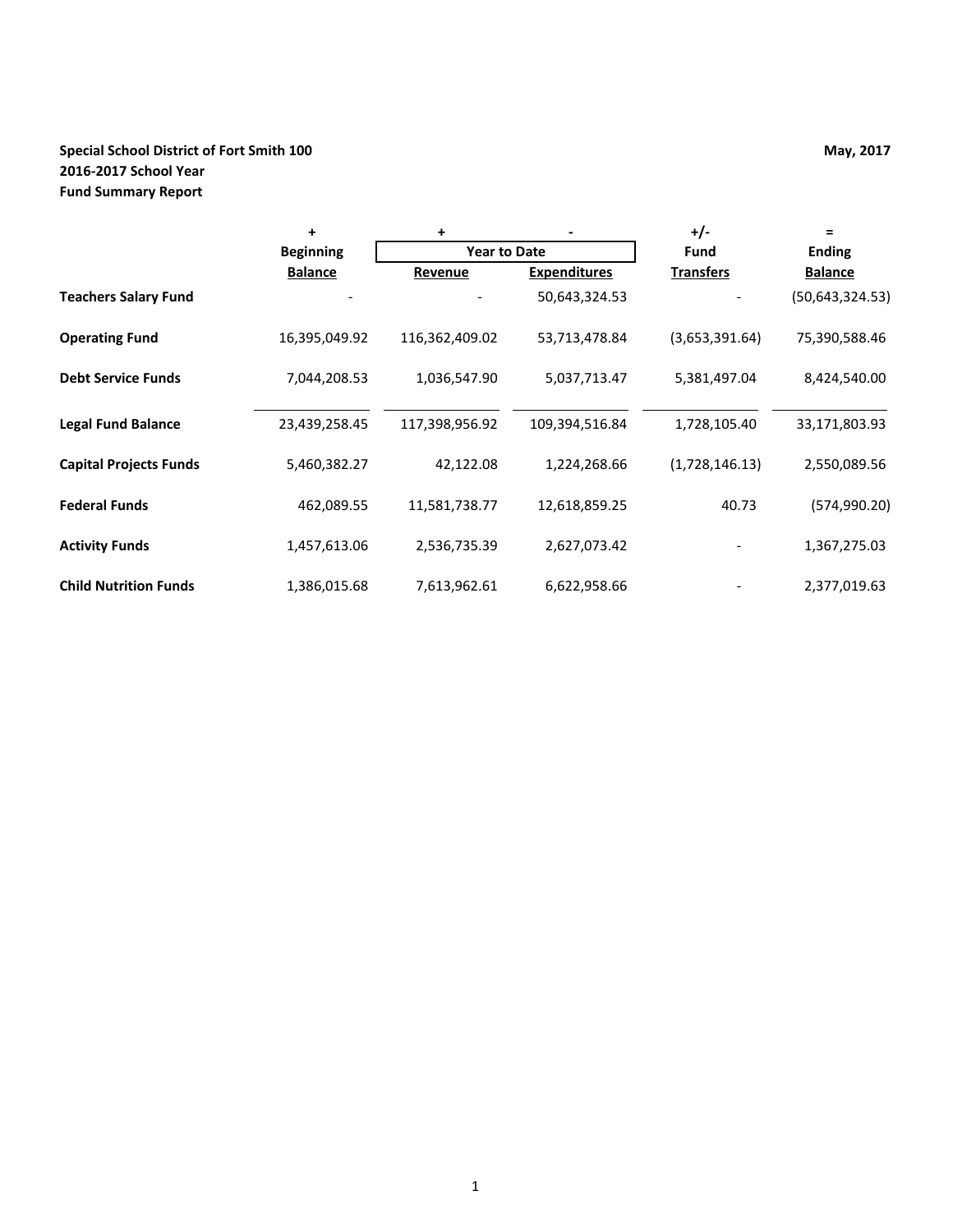## **Special School District of Fort Smith 100 May, 2017 May, 2017 2016-2017 School Year Revenue Report**

|                                       |                   |                |               | (Excess) or           |
|---------------------------------------|-------------------|----------------|---------------|-----------------------|
|                                       | May, 2017         | Year to Date   | <b>Budget</b> | <b>Short of Funds</b> |
| Property Taxes - Jul-Dec              | (32, 977, 549.66) | 32,977,549.66  | 33,679,250    | 701,700               |
| Property Taxes - Jan-Jun              | (2,654,508.59)    | 10,260,659.50  | 13,880,823    | 3,620,164             |
| Property Taxes - Delinquent           | (1,629,180.05)    | 1,901,464.46   | 2,308,150     | 406,686               |
| Property Taxes - Excess Comm          | (703, 731.44)     | 703,731.44     | 1,007,165     | 303,434               |
| Revenues in Lieu of Taxes             | (506, 664.97)     | 506,664.97     | 504,655       | (2,010)               |
| Penalties/Interest on Tax             | (31, 472.54)      | 34,332.66      |               | (34, 333)             |
| Interest Revenue                      | (78, 517.96)      | 89,155.25      | 50,000        | (39, 155)             |
| Contributions                         | (48, 843.29)      | 48,843.29      |               | (48, 843)             |
| <b>Turf Sponsorships</b>              | (71,000.00)       | 71,000.00      |               | (71,000)              |
| Sale/Loss Compensation                | (50,020.65)       | 74,498.65      |               | (74, 499)             |
| <b>State Foundation Funding</b>       | (46, 912, 308.00) | 52,125,128.00  | 57,335,434    | 5,210,306             |
| 98% Uniform Rate of Tax               |                   |                | 1,285,968     | 1,285,968             |
| <b>Other Local Revenue</b>            | 63,407.38         | 439,360.89     | 390,000       | (49, 361)             |
| Daycare Fees                          | 13,522.00         | 175,046.00     | 191,122       | 16,076                |
| Severance Tax                         |                   | 1,256.51       | 1,000         | (257)                 |
| Special Ed Supervision                |                   |                |               |                       |
| Special Ed Catastrophic               |                   |                |               |                       |
| <b>Residential Treatment</b>          | 260,880.00        | 632,280.00     | 803,420       | 171,140               |
| <b>Professional Development</b>       |                   | 371,213.00     | 371,213       |                       |
| ALE                                   |                   | 346,952.00     | 433,690       | 86,738                |
| <b>ELL</b>                            |                   | 1,346,508.00   | 1,264,089     | (82, 419)             |
| <b>NSL</b>                            | 996,825.00        | 9,968,257.00   | 10,965,083    | 996,826               |
| <b>Workforce Centers</b>              |                   | 353,437.52     | 352,625       | (813)                 |
| <b>General Facility Funds</b>         |                   |                |               |                       |
| Debt Service Funds                    |                   | 36,149.00      |               | (36, 149)             |
| <b>Student Growth Funds</b>           | 21,315.00         | 262,451.00     |               | (262, 451)            |
| <b>College &amp; Career Readiness</b> |                   | 180,356.08     | 261,956       | 81,600                |
| <b>Broadband Match</b>                |                   |                |               |                       |
| Other State Funds                     | 125,383.00        | 752,043.43     | 556,877       | (195, 166)            |
| <b>Adult Education</b>                | 285,709.39        | 1,039,775.54   | 1,141,755     | 101,979               |
| State Preschool                       | 22,525.37         | 206,845.17     | 231,160       | 24,314                |
| <b>ABC Grant</b>                      |                   | 1,457,450.00   | 1,457,850     | 400                   |
| <b>Indirect Cost Revenue</b>          |                   |                | 184,298       | 184,298               |
| <b>Total</b>                          | (83,874,230.01)   | 116,362,409.02 | 128,657,581   | 12,295,173            |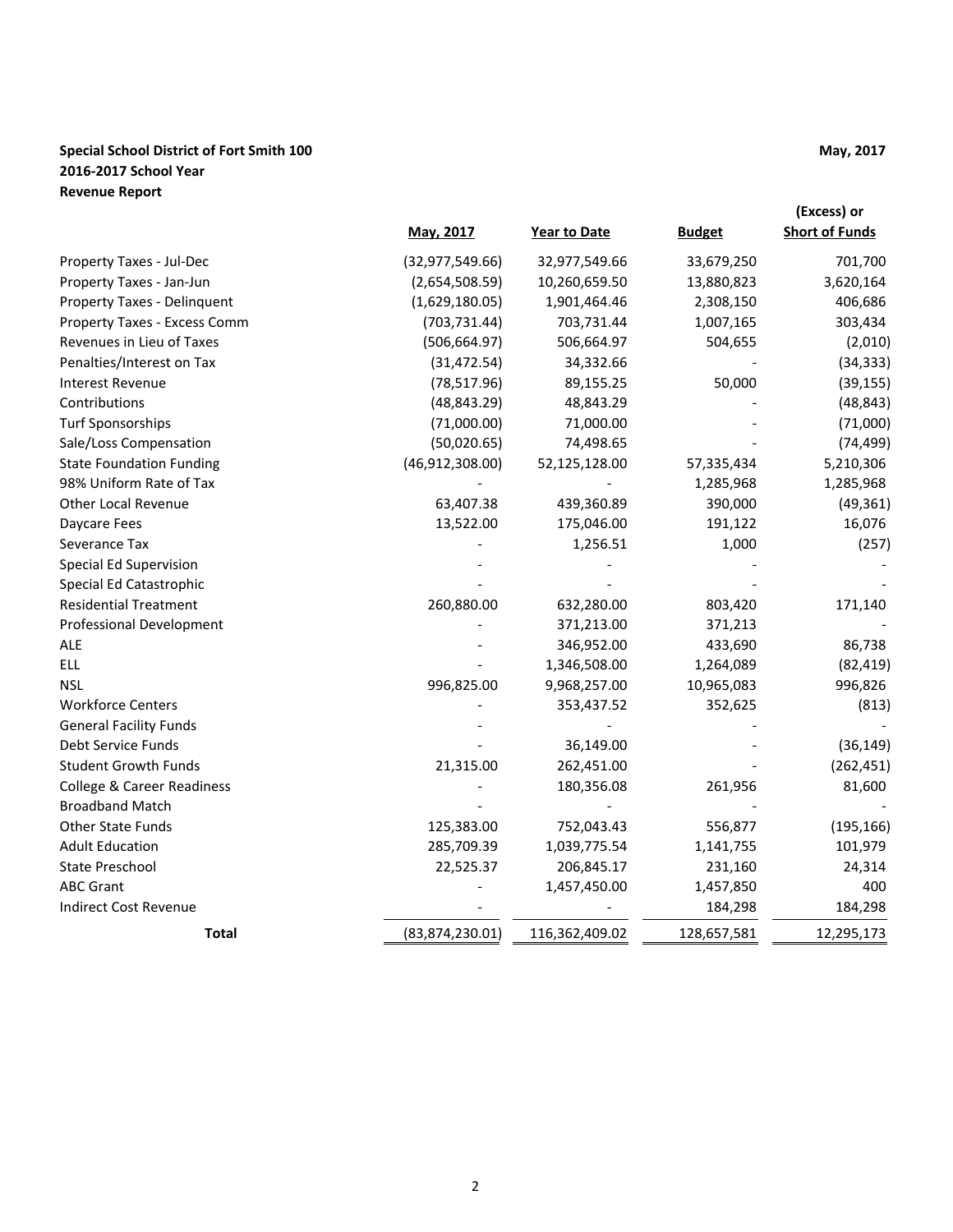## **Special School District of Fort Smith 100 May, 2017 May, 2017 2016-2017 School Year Expenditure Report**

|                                     | May, 2017    | <b>Year to Date</b> | <b>Budget</b> | (Overage) or<br><b>Left to Spent</b> |
|-------------------------------------|--------------|---------------------|---------------|--------------------------------------|
| <b>Teachers Salary Fund</b>         |              |                     |               |                                      |
| <b>Regular Education</b>            | 3,086,321.85 | 29,593,040.76       | 37,505,115    | 7,912,074                            |
| <b>Special Education</b>            | 439,544.58   | 4,310,697.61        | 5,288,252     | 977,554                              |
| <b>Vocational Education</b>         | 205,761.32   | 1,928,124.09        | 2,353,166     | 425,042                              |
| <b>Compensatory Education</b>       | 75,129.92    | 797,570.00          | 1,028,486     | 230,916                              |
| <b>Other Education</b>              | 195,804.98   | 1,859,996.14        | 2,364,303     | 504,307                              |
| <b>Pupil Services</b>               | 353,722.53   | 3,431,757.08        | 4,270,578     | 838,821                              |
| <b>Instructional Staff Services</b> | 436,017.38   | 4,466,522.91        | 5,527,442     | 1,060,919                            |
| <b>Administrative Services</b>      | 44,462.68    | 349,028.99          | 319,123       | (29, 906)                            |
| <b>School Admin Services</b>        | 360,517.04   | 3,702,379.15        | 4,387,427     | 685,048                              |
| <b>Central Services</b>             | 19,443.60    | 204,157.80          | 233,323       | 29,165                               |
| <b>Other Services</b>               |              | 50.00               |               | (50)                                 |
| <b>Totals</b>                       | 5,216,725.88 | 50,643,324.53       | 63,277,215    | 12,633,890                           |
| <b>Operating Fund</b>               |              |                     |               |                                      |
| <b>Regular Education</b>            | 2,069,676.64 | 14,407,344.31       | 18,225,790    | 3,818,446                            |
| <b>Special Education</b>            | 201,507.09   | 2,274,906.11        | 2,864,174     | 589,268                              |
| <b>Vocational Education</b>         | 82,249.53    | 685,219.62          | 830,251       | 145,031                              |
| <b>Compensatory Education</b>       | 37,363.45    | 1,022,992.37        | 1,078,153     | 55,161                               |
| <b>Other Education</b>              | 267,952.76   | 1,380,089.22        | 2,024,137     | 644,048                              |
| <b>Pupil Services</b>               | 398,617.21   | 3,746,025.85        | 4,700,283     | 954,257                              |
| <b>Instructional Staff Services</b> | 641,357.37   | 5,862,459.72        | 6,894,897     | 1,032,437                            |
| <b>Administrative Services</b>      | 34,276.98    | 530,025.65          | 646,315       | 116,290                              |
| <b>School Admin Services</b>        | 341,749.26   | 3,402,469.51        | 4,074,234     | 671,764                              |
| <b>Central Services</b>             | 393,334.50   | 3,359,712.43        | 3,496,819     | 137,107                              |
| Maintenance & Operations            | 1,038,689.68 | 12,476,257.50       | 15,003,336    | 2,527,079                            |
| <b>Pupil Transportation</b>         | 247,674.99   | 2,807,114.10        | 3,647,487     | 840,373                              |
| <b>Other Services</b>               | 124,151.54   | 1,758,862.45        | 2,367,788     | 608,925                              |
| <b>Totals</b>                       | 5,878,601.00 | 53,713,478.84       | 65,853,665    | 12,140,186                           |
| <b>Debt Service Fund</b>            |              |                     |               |                                      |
| Principal                           |              | 2,662,696.92        | 2,662,697     |                                      |
| Interest                            | 419,912.21   | 2,366,595.36        | 2,366,644     | 49                                   |
| Dues and Fees                       | 862.50       | 8,421.19            | 100,000       | 91,579                               |
| <b>Totals</b>                       | 420,774.71   | 5,037,713.47        | 5,129,341     | 91,628                               |
|                                     |              |                     |               |                                      |